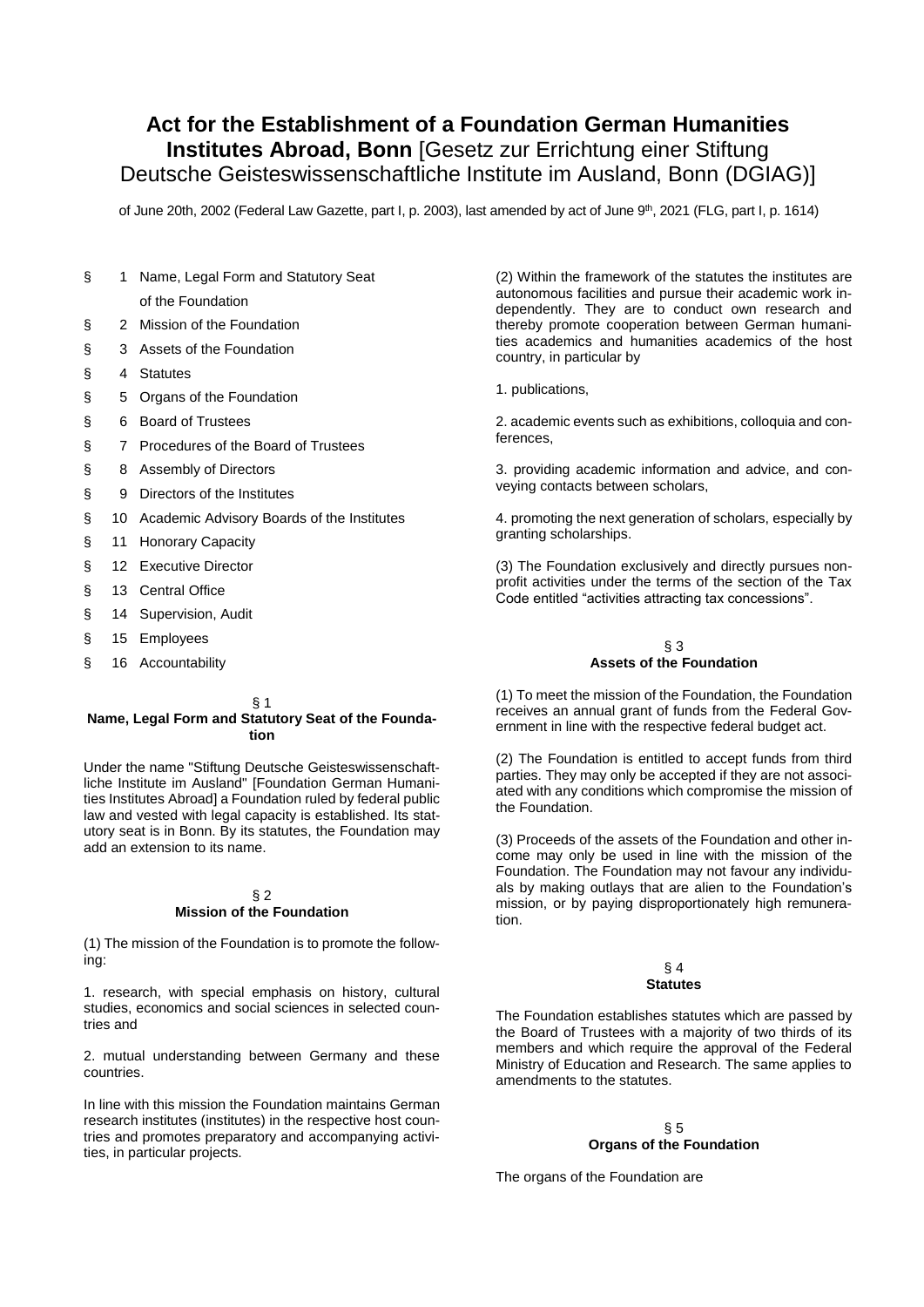1. the Board of Trustees,

2. the Chair of the Board of Trustees,

3. the Assembly of Directors,

4. the Directors of the Institutes,

5. the Executive Director.

# § 6 **Board of Trustees**

The Board of Trustees consists of eleven members appointed by the Federal Ministry of Education and Research for a term of four years. The following are appointed:

1. two members who are nominated by the Federal Government,

2. one member as the Chair of the Board of Trustees nominated by the Board of Trustees,

3. seven members who are nominated by the organisations specified in the statutes, in particular by academic organisations, and

4. one member who is nominated by the economic organisation specified in the statutes.

Only academics can be Nominated as members according to clause 3 numbers 2 and 3. The members according to clause 2 numbers 2 to 4 should represent the whole academic range of the Foundation. The members can be reappointed only once. The Board of Trustees nominates a person in accordance with clause 2 number 2 on the basis of proposals made by one of its members or by the Assembly of Directors. If this person is already a member of the Board of Trustees at the time of the nomination in accordance with clause 2 number 3 or 4, a new member is appointed for the place which is vacated.

(2) The person entrusted to be the Chair of the Board of Trustees presides at the meetings of the Board of Trustees and has the right to participate in the meetings of all of the other organs and committees. He/she holds with the participation of the Executive Director and the Assembly of Directors the budget negotiations with the Federal Ministry of Education and Research. He/she is in the principal of the Directors and the Executive Director and can represent the Foundation in this respect.

(3) The Board of Trustees is the supreme organ of the Foundation. It decides on all matters which are of fundamental importance to the Foundation. This includes in particular amendments to the statutes, decisions on the allocation of tasks to organs and facilities of the Foundation in cases of doubt, the preparation of the budget plan, important staff appointments and the establishing or closing of facilities of the Foundation. It appoints Directors to manage the institutes. The Board of Trustees monitors the activities of the facilities and other organs of the Foundations and arranges the evaluation of the institutes. It can receive reports on the activities of the facilities.

(4) The statutes regulate the details.

# § 7 **Procedures of the Board of Trustees**

(1) As a rule the Board of Trustees makes decisions in meetings which the Chair calls as and when required, at least though once a year. At the request of at least half of the members the Chair has to call a meeting.

(2) The following participate in the meetings of the Board of Trustees as permanent guests with the right to make proposals and the right to speak: two members of the Assembly of Directors, two members of the Assembly of Advisory Board Chairs, the Executive Director and one representative each for the staff and the academic employees. The statutes may allow further persons to participate.

(3) At least half of the Board of Trustees must be present or represented to constitute a quorum. Decisions of the Board of Trustees are made by a simple majority of those members present, or of those taking part in a written or electronic ballot, unless this law or the statutes stipulate otherwise. In the event of a tied vote, the Chair shall have the casting vote. Matters relating to the budget plan, the appointment of Directors of the institutes and changes to the statutes may not be decided against the vote of the members nominated by the Federal Government. Before decisions of strategic importance and of central relevance to the budget are made, the Board of Trustees obtains the view of the Assembly of Directors. The statutes regulate the details.

# § 8 **Assembly of Directors**

(1) The Assembly of Directors is made up of the Directors of the institutes.

(2) The Assembly of Directors elects from one of its members a Spokesperson and a Deputy Spokesperson and appoints its permanent guests on the Board of Trustees.

(3) The Assembly of Directors participates with the permanent guests it has elected on the Board of Trustees in the decision-making of the Foundation.

(4) As a rule the Assembly of Directors makes decisions in meetings which are called by the Spokesperson as and when required, at least though once a year. At the request of at least half of the members a meeting has to be called. Decisions of the Assembly of Directors are made by a majority of those members present.

(5) The statutes regulate the details.

# § 9 **Directors of the Institutes**

(1) The Board of Trustees appoints for each institute upon the proposal of the Academic Advisory Board (§ 10) a person as Director who manages the institute. He/she can represent the Foundation in matters concerning the respective institute and is in charge of the members of the institute. He/she can implement the institute's sectional budget plan from the budget plan of the Foundation. The